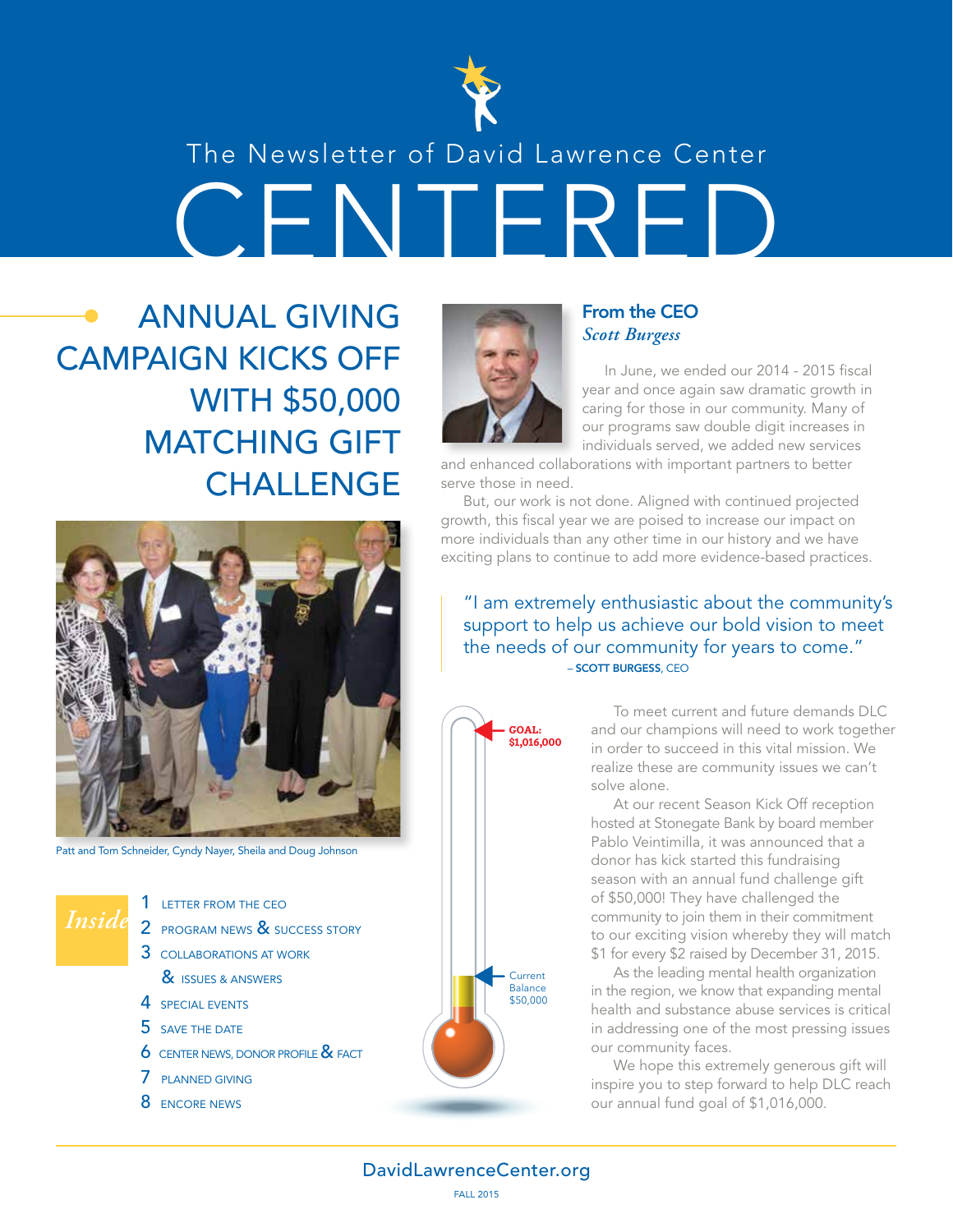

### DAVID LAWRENCE CENTER BOARD OF DIRECTORS 2014 - 2015

Scott Burgess *Chief Executive Officer*

Douglas Johnson, PhD *President*

Arthur Cherry Catherine Fay Polly Keller\* Shaun Kelly, CPA\* Brian V. McAvoy, Esq. Daniel A. Mendoza, CIMA® Robert Morantz, M.D. William O'Neill, Esq. L. Patt Schneider, PhD Viola Steffan Pablo X. Veintimilla Gail Webster\* Lieutenant George Welch \**Honorary Board Member*

### DAVID LAWRENCE **FOUNDATION** BOARD OF TRUSTEES 2014 - 2015

Scott Burgess *Chief Executive Officer*

> Arthur Cherry *Chairman*

William O'Neill, Esq. Daniel A. Mendoza, CIMA®

David Lawrence Center is a not-for-profit, 501(c)(3) organization and is accredited by the Joint Commission on Accreditation of Healthcare Organizations. The Center is funded in part by the State of Florida Department of Children and Families (DCF) and the Department of Housing and Urban Development (HUD), Collier County Department of Housing, Human and Veteran Services, and private donations made through the fundraising efforts of the David Lawrence Foundation.

### Evidenced Based Dialectical Behavior Therapy Now Available PROGRAM NEWS

David Lawrence Center recently launched the new Dialectical Behavior Therapy (DBT) program targeted to both the adolescent and adult populations. DBT blends proven Western Cognitive therapy and Eastern meditative approaches to help people achieve emotional stability, decrease stress and live in acceptance and mindfulness. The goal is to help people have a meaningful life by teaching skills to deal with issues that cause distress and avoid self-defeating behaviors.

DBT can help adolescents and adults with drastic mood changes, chaotic interpersonal relationships, poor impulse control, self-injurious behaviors, suicidal thoughts or attempts, and high risk behaviors that interfere with daily life. DBT is a 12-month treatment commitment that teaches participants to move closer to life goals and includes weekly individual

### SUCCESS STORY

Steven is quick witted, kind and gentle. A far cry from the person he describes as abused, who suffered hallucinations, isolation and suicidal thoughts.

Every memory Steven has of his mother and his childhood is traumatic. She abused alcohol and prescription drugs and was "very intense and psychotic."

### "DLC helped me find my personal strengths and gave me the skills and support I needed to take care of myself." – STEVEN

As a teenager, Steven began hearing voices which he couldn't shut off. "They prevented me from ever feeling happiness," he says. Without medication and an official diagnosis, he struggled on his own and needed his mother's financial support so her mental and physical abuse continued.



"Research shows DBT is effective in reducing suicidal behavior, self-injury, psychiatric hospitalization, treatment dropout, substance use, anger and depression." – SCOTT BURGESS, CEO

therapy sessions and skills training group as well as life coaching calls. The treatment includes education on interpersonal effectiveness, mindfulness, emotion regulation and distress tolerance.

Funding for the clinical training program was provided by the Naples Children & Education Foundation.



When Steven came to DLC five years ago he felt like he was losing his mind. He was in desperate need of help, and he found it.

A DLC psychiatrist diagnosed him with schizophrenia with bouts of depression and anxiety. His medication "calmed the storm in his brain" and he learned to quiet the voices in his head. Slowly but surely he began building his self-esteem and confidence.

Steven, now in his 30's, knows how well he is doing. "My past is no longer the ruler of my direction."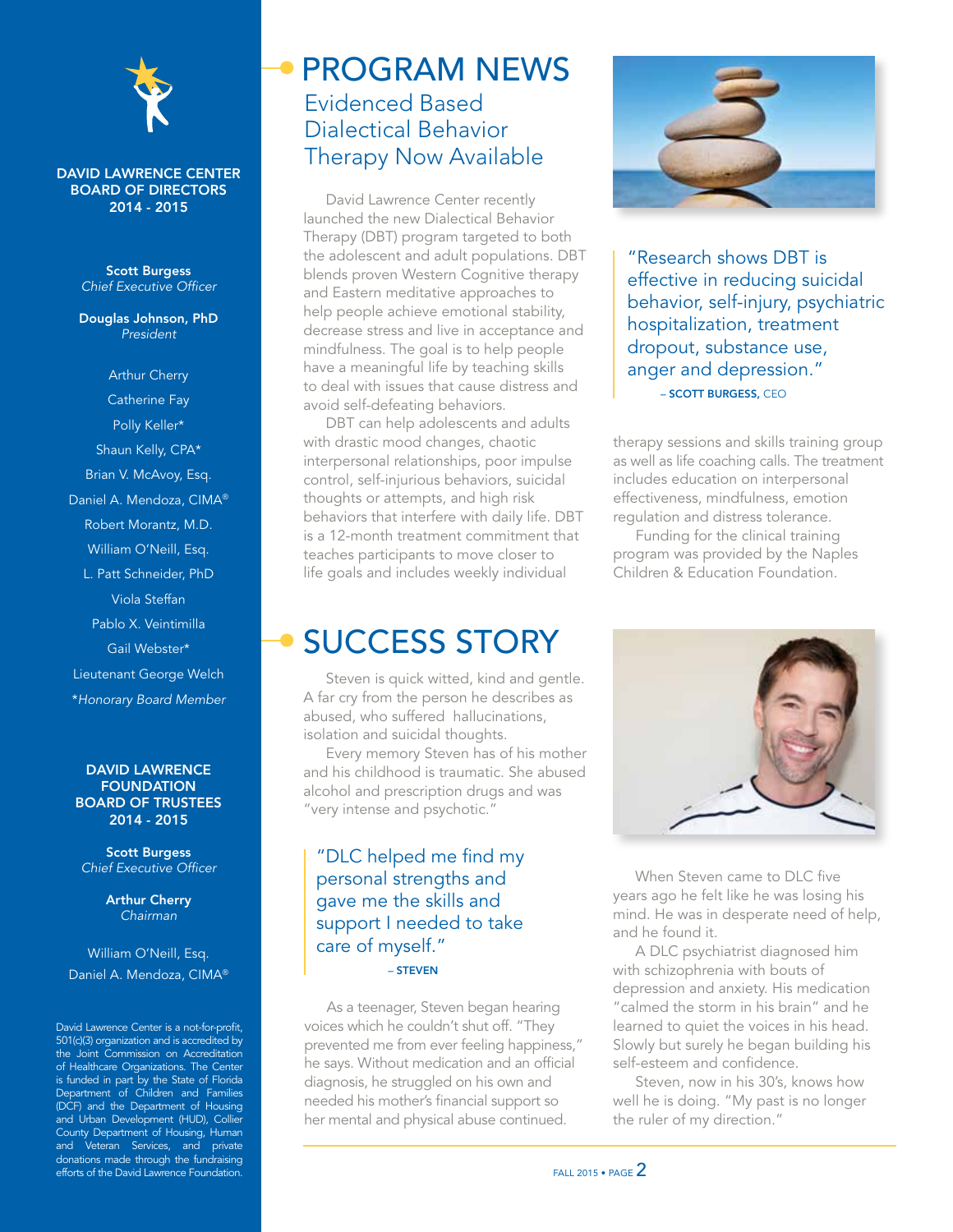## **COLLABORATIONS** AT WORK

### Collier County Sheriff's Office Partnership Favors Treatment, Diverts From Jail

Collier County Sheriff's Office (CCSO) and the David Lawrence Center have collaborated on the public safety, health and wellness of this community since the Center's inception over 45 years ago. Under the leadership of Sheriff Kevin Rambosk, this partnership has evolved and our ability to work together to help those in need has never been stronger.

The premise behind this strengthened collaboration is a core understanding of what works and what doesn't. We know that jails and prisons are ill equipped to meet the needs of offenders with mental illness and substance abuse problems and criminalizing this population does not result

### "Since 2007, Baker Act law enforcement referrals to the Crisis Unit have increased 157%." – SHERIFF KEVIN RAMBOSK

in adequate care. Our initiatives prevent legal involvement where appropriate by providing access to treatment as an alternative to incarceration as well as wraparound care upon release to avoid recidivism and rearrests.

One initiative is Crisis Intervention Training which arms law enforcement officers with the skills and knowledge to handle violent and aggressive calls related to mental illness and substance abuse. Since 2007, DLC has provided 850

## ISSUES & ANSWERS

### About the Heroin & Prescription Drug Epidemic

The U.S. currently faces an unprecedented epidemic of opioid addiction – painkillers, heroin and other drugs made from the same base chemical – that is dramatically impacting Collier County.

Heroin is an opioid drug that is synthesized from morphine, a naturally occurring substance extracted from the poppy plant. Prescription opioid pain medications such as Oxycontin and Vicodin have effects similar to heroin when taken in ways other than prescribed. They are currently among the most commonly abused drugs in the United States.

As much as 80% of people who inject heroin report abusing prescription opioids before starting to use heroin. They also report that crushing the pills to snort or inject the powder provided their initiation into these methods of drug administration.

Experts agree that the current spike of opioid abuse can be traced to the increased prescription rates for painkillers by well-meaning physicians. Prolonged use leads to dependence and, once hooked, increasing amounts of

### UNIT SHERI



HEROIN BUST PRESS CONFERENCE SCOTT BURGESS SHERIFF KEVIN RAMBOSK

officers specialized training about signs and symptoms, the Baker Act and Marchman Act Laws and community resources.

Recently we started the Law Enforcement Assistant Diversion program which allows officers to redirect low-level drug offenders to treatment services, instead of jail and prosecution. This program was tested to the limits when CCSO announced one of the largest drug trafficking busts in local history that is "significantly impacting the flow of heroin and methamphetamine to the residents of Collier County." Through this initiative, deputies worked with emergency medical services and David Lawrence Center to make sure those addicted to heroin who were without access to their drugs and sick from withdrawals could get the rehabilitation help they needed.

By working together, these life-saving initiatives are changing lives and reducing criminal behavior.

drugs are required to prevent feelings of withdrawal. Addiction to painkillers frequently leads to heroin addiction because the black market drug is cheaper and easier to get than black market painkillers.

### "Up to 80% of people who inject heroin report abusing prescription opioids before starting to use heroin."

– SANJAY GUPTA, CNN CHIEF MEDICAL CORRESPONDENT

Since 2001, overdoses from heroin and opioid painkillers combined have more than tripled.

The good news is that treatment options such as detox, residential treatment and medication-assisted treatment designed to fight opioid addiction are increasingly sophisticated and effective. For more information, visit CrossroadsNaples.org or call 239-354-1428.

*Source: National Institute of Drug Abuse*

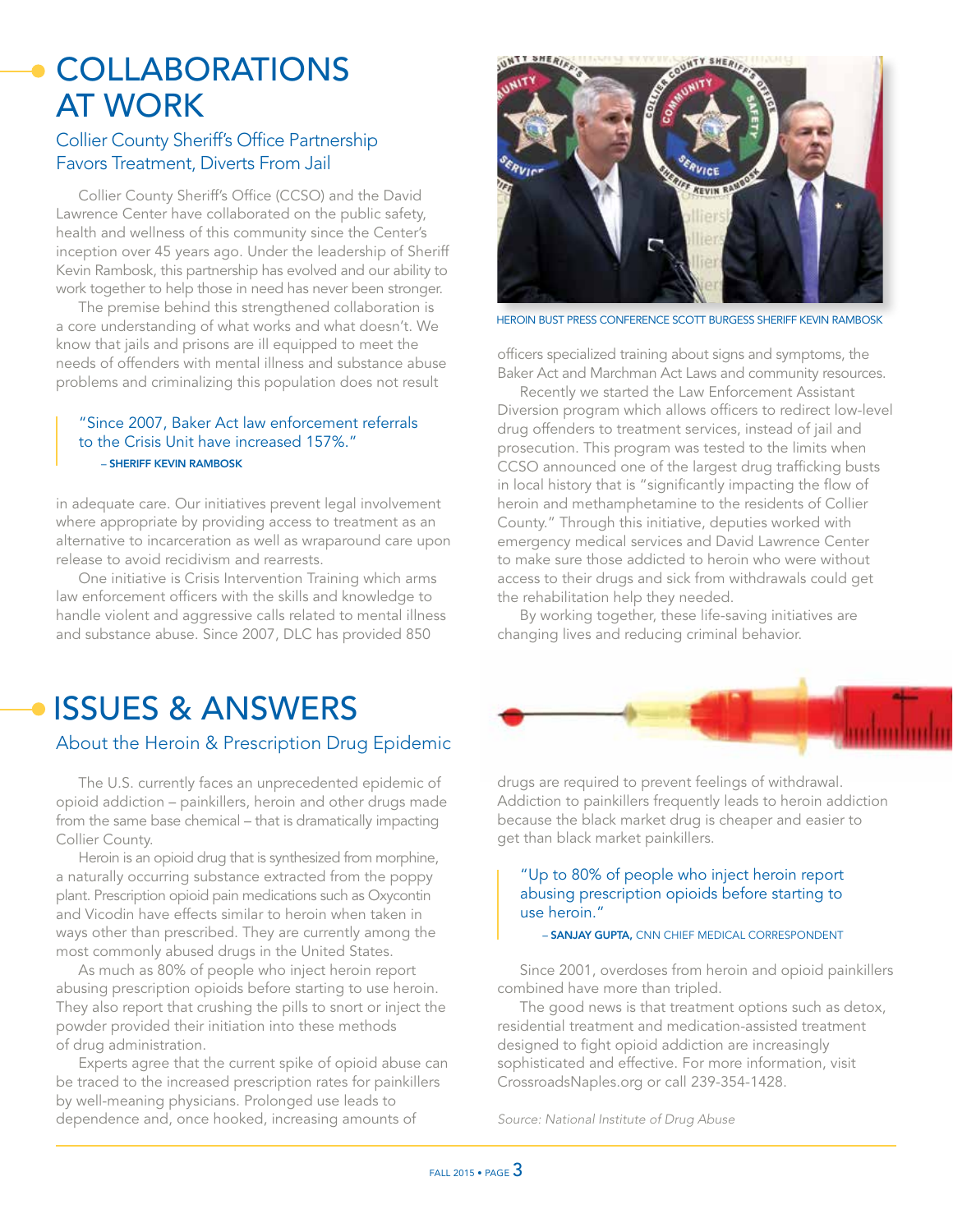# SPECIAL EVENTS David Lawrence Center

### Young Executives Sunset Cruise

*The DLC Young Executives Sunset Cruise was a sellout success with 150 next generation philanthropists, friends and supporters of mental health climbing aboard the Naples Princess to enjoy an evening of music, drinks, hors d'oeuvres and a captivating Naples sunset. The event raised more than \$2,000 in support of the Center's mental health and substance abuse services.*



CAROLINE & AARON CILEK



MEREDITH GOODRIDGE, ANGELA NAVARRO, KELSEY HAZZARD, SHELLEY LONG



JENNIFER TRAMMEL, PAUL EMIDY, AMANDA BEIGHTS, ANDY BEIGHTS, SHANNA SHORT, NOEL DAVIES

### Recovery Month Awards **Celebration**

*DLC celebrated the 26th Annual National Recovery Month in September. "Join the Voices for Recovery: Visible, Vocal, Valuable" highlighted the value of peer support by educating, mentoring and helping others. DLC honored Hazelden Betty Ford Foundation, Collier County Public Schools, Tommy Sloan; Collier County Sheriff's Office Human Trafficking Unit, and George Callahan. More than 320 people enjoyed dinner sponsored by St. Matthew's House, DLC Alumni Association and DLC Young Executives; educational community partner tables; entertainment by students from the Lely High School Drug Free Collier CORE Society and a raffle.*



DEREK PERRY, TYLER MCMACKIN,

BRITTNEY BAUER, SARAH BRATCHER, CARDEN SHAW



*More than 75 people attended the DLC Young Executives recent wish list friendraiser at HobNob. Guests were encouraged to bring in clothing essentials for children and adults who come to the Crisis Unit with only the clothes on their backs. In addition, over \$500 was donated to purchase additional items and restock supplies.*



RYAN TARNOW, KYLE SHOEMAKER, RICHARD MICHEL, KAYINAH DESTINE





ALLISON DURIAN, RACHEL BARLOW, LUSY GARCIA, SHANNA SHORT



KATE & ROB EDWARDS



KELSEY HAZARD, KELLY GREGORY, COREY JOHN & ALEX BREAULT WALKER, MONIQUE CARLONE



IRENE ZAMORA, CARLY **SCHNEIDER** 



LT. KEN BECKER, LT. GEORGE WELCH, OFFICER BILL GONSALVES SGT. WADE WILLIAMS



THERESE O'SHEA BRIAN BENSON





RICK LOCASTRO, EVA FISH, MARTI VAN VEEN, LAUREN PALOWITZ, DOROTHY FOX



KATHY CALLAHAN, BRENDA ILIFF, LOUIS SALANO, SCOTT BURGESS, ANDY HENCHESMOORE, MARISOL SCHLOENDORN TOMMY SLOANE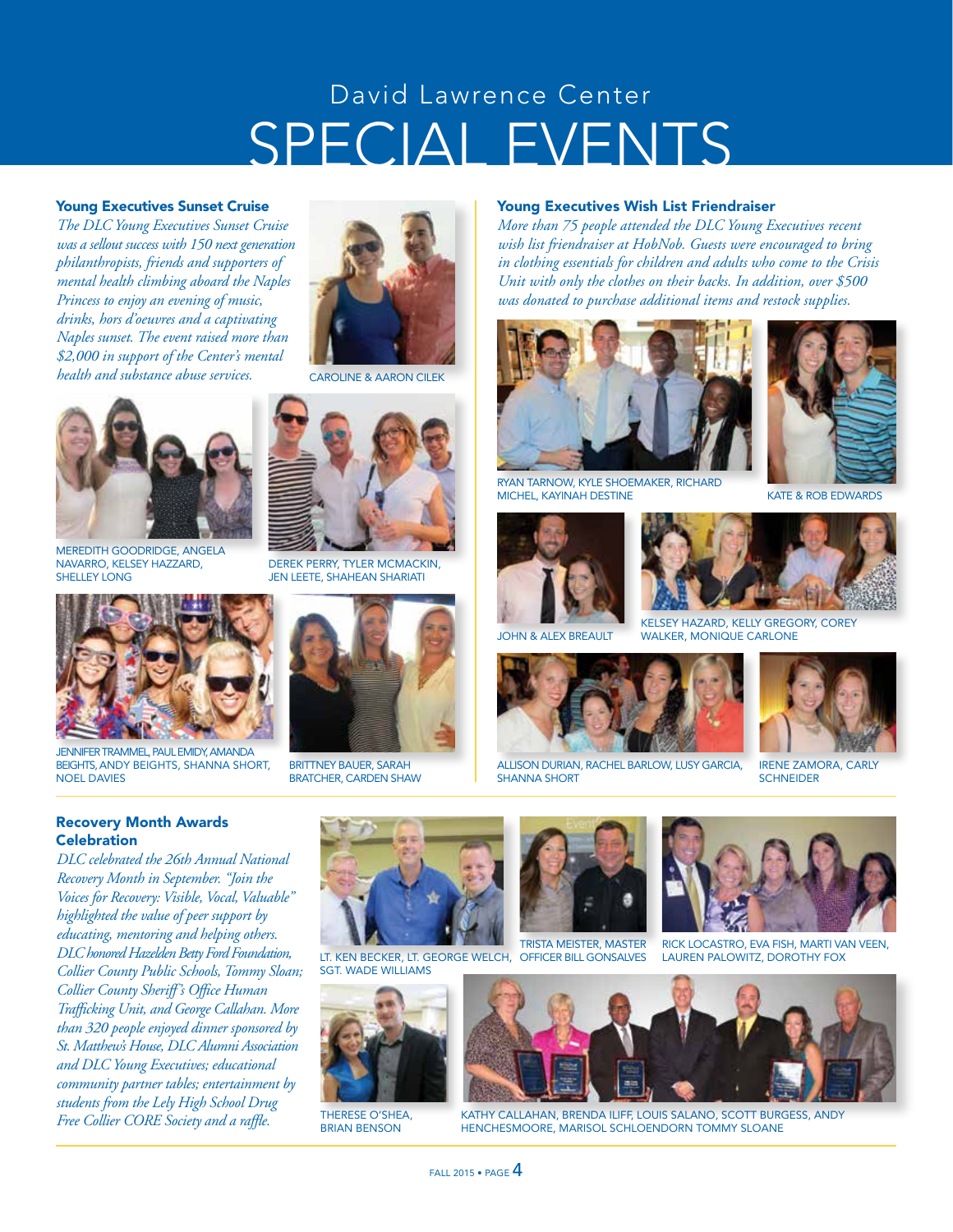# SAVE THE DATE *.................. ..................*

### J. MCLAUGHLIN SIP AND SHARE

DECEMBER 1, 2015

In honor of National Giving Tuesday, the global day for giving back, J. McLaughlin's at Venetian Village will give a 15% donation from



their sales to DLC. Don't miss out on this great opportunity to peruse their classic but contemporary American sportswear and accessories, while benefitting the DLC mission. Stop by from 1:00 - 5:00 p.m. and enjoy refreshments and shopping for a purpose just in time to get gifts for the Holidays.

### LIVE LIFE IN COLOR! GALA JANUARY 23, 2016

Live Life in Color! Gala, held at Naples Botanical Garden, is an entirely new event that will be an imaginative experience of colorful



expression like no other. This gala, rather than a faraway land, will turn our attention to life, lived right here, in paradise. Live Life in Color! will feature nationally known performance artist, entertainer and speaker, Michael Israel, who pairs his renowned paint performance with heart-pounding live music that captivates his audience. This interactive event leaves onlookers feeling exhilarated and fulfilled. His art will be



auctioned off after the dinner in support of DLC's services.

Tickets are \$500 and \$1,200 per VIP. Longtime, well respected community leaders William and Pat Barton who have been deeply devoted to the DLC mission for more than

30 years will serve as Honorary PAT & WILLIAM BARTON Co-Chairs. They will join forces with 46-year veteran DLC

volunteer and leader Polly Keller and current Center and Foundation board member William O'Neill and his wife Kathleen to serve as co-chairs. Interested in joining this dynamic team and serving on the committee? Call 239-304-3505.

### YOUNG EXECUTIVES HOLIDAY BASH DECEMBER 4, 2015

The DLC Young Executives invite fellow philanthropists and professionals to their 6th annual signature event, the Holiday Bash, formerly the "Gulf Ball." Enjoy cocktails and hors d'oeuvres in an island getaway atmosphere on the beautiful Gordon River at this year's new location,



Jack's River Bar at Naples Harbour Marina. This upscale but casual social event will be an evening of fun, fellowship, and friendraising for DLC, and will feature the return of last year's popular "Giving Tree." The Holiday Bash will be from 7:00 to 10:00 p.m. Island casual, cocktail attire is encouraged. Live entertainment and music by Jack Dillman. Tickets are \$50 until November 23rd and \$60 up to the day of the event.

### SOUND MINDS MUSIC FESTIVAL & MENTAL HEALTH SYMPOSIUM APRIL 1 & 2, 2016

Join us this Spring at the Naples Botanical Garden for the second annual Sound Minds™ music festival and mental health symposium, held once again in partnership with IMHRO and our



education sponsor Naples Children & Education Foundation. The symposium will highlight the topic of mental health and the caretaker by national scientists and local mental health advocates.

Immediately following will be a wine tasting, meet the speakers reception and live music in the garden. The exclusive VIP wine dinner will be held the evening before the symposium at the Von Liebig Art Center and will feature harmonious couplings of Staglin Family Vineyard wines. All inclusive VIP tickets are \$625 each; Symposium, Concert, and Wine and Cheese Reception are \$125 each; and the Symposium only is free to the public.

*For sponsorship or ticket information, visit DavidLawrenceCenter.org or call (239) 304-3505.*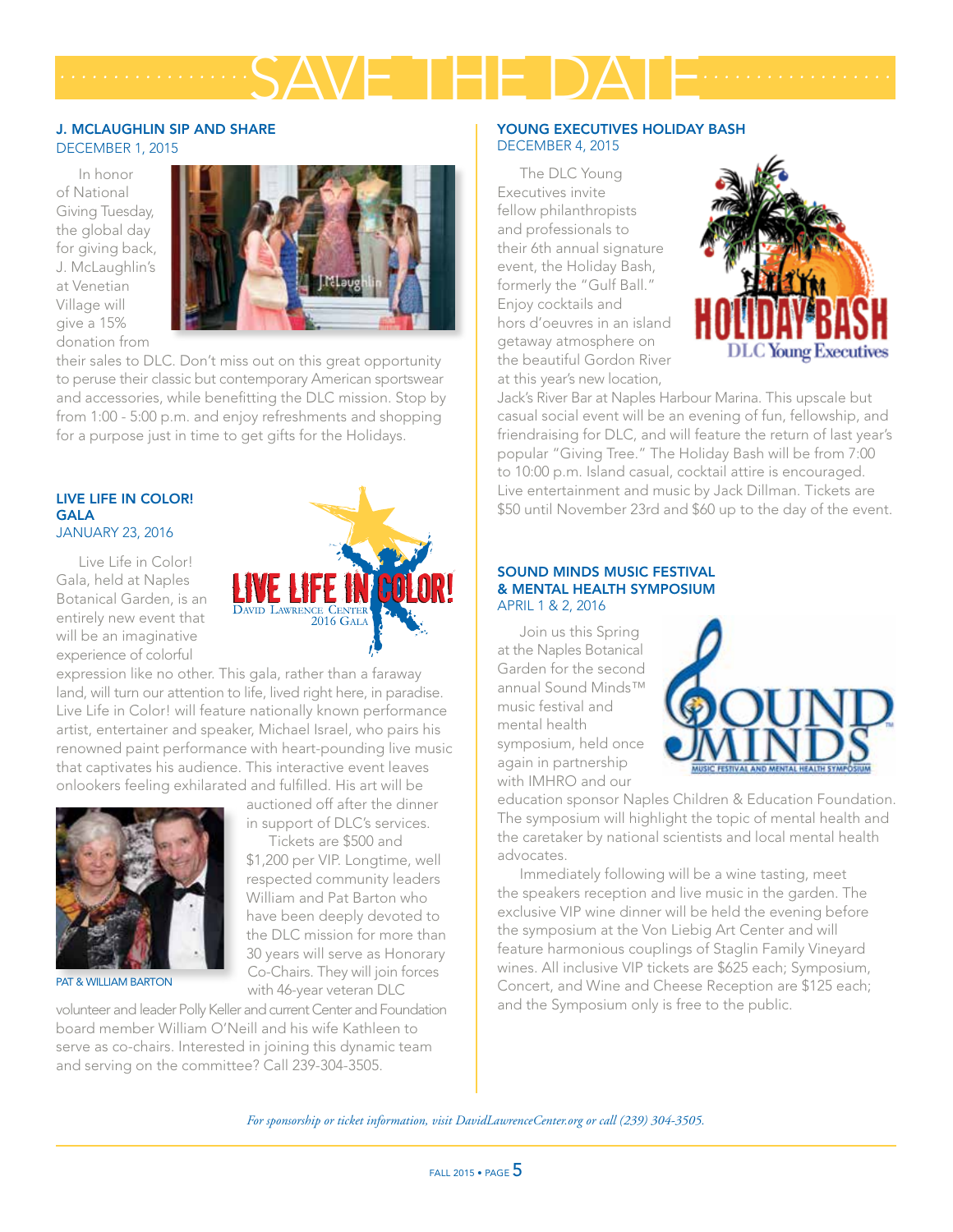## CENTER NEWS

### *New and Improved DavidLawrenceCenter.org*

After several months of research, planning and development, the new DLC website design made its debut with much anticipation.

Including vastly improved aesthetics, visuals and branding elements, many of the site changes were designed to make it more user friendly for visitors to understand how to access help. The How to Get Help section now includes insurance information, frequently asked questions and videos, client forms and a more thorough explanation of the admissions process. The Treatment Programs section is easier to navigate and explains in depth the types of programs for adults and children. All pages have contact forms making it easier to get the help you need and to inquire about services, events or volunteer opportunities. In addition to these vital resources, the site gives viewers the opportunity to read success stories, as well as view photo galleries



that showcase our work, campus, volunteers and donors. Also part of the redesign was a completely new web presence for EncoreResale.org and ChildsPath.org

With a new and improved News and Events section accessible from the homepage, visitors can read our blog, newsletters, e-news articles, press releases and event listings.

# DONOR PROFILE

### Carlos Cabrera Rides for Mental Health

You might say Carlos Cabrera has a "passion for our cause." He so believes in the work being done by the David Lawrence Center that he took two days out of his life recently to cycle his way to Central Florida to raise money for us.

"We are so fortunate to have a facility like the David Lawrence Center doing such good work and offering so many services. I feel as a business community we have to do all we can to support it." – CARLOS CABRERA

Cabrera is Senior Vice President of Global All Inclusive Operations for Hyatt Hotels. He is based in Bonita Springs. He decided to ride his bike to a national meeting Hyatt was conducting in Orlando after learning the theme would be about the purpose of his company.

Cabrera says, "I decided that a way I could bring purpose to life in my own personal way was to raise money for a



local and caring organization that is dedicated to helping people be their best."

He asked friends and clients to sponsor him on a per-mile basis for his two-day, 200 mile ride. As a result, he happily donated nearly \$9,000 to DLC.

As for the cause, Cabrera believes we have a severe problem in society today with alcohol and drug abuse. He says that working in the hospitality industry, he sees evidence of this quite often. "The impact it is having on families, the workplace and society in general can be devastating."

FACT:

*In fiscal year 2014-2015 David Lawrence Center provided 209,224 treatment services to children and adults. This represented a 26% increase over last fiscal year.*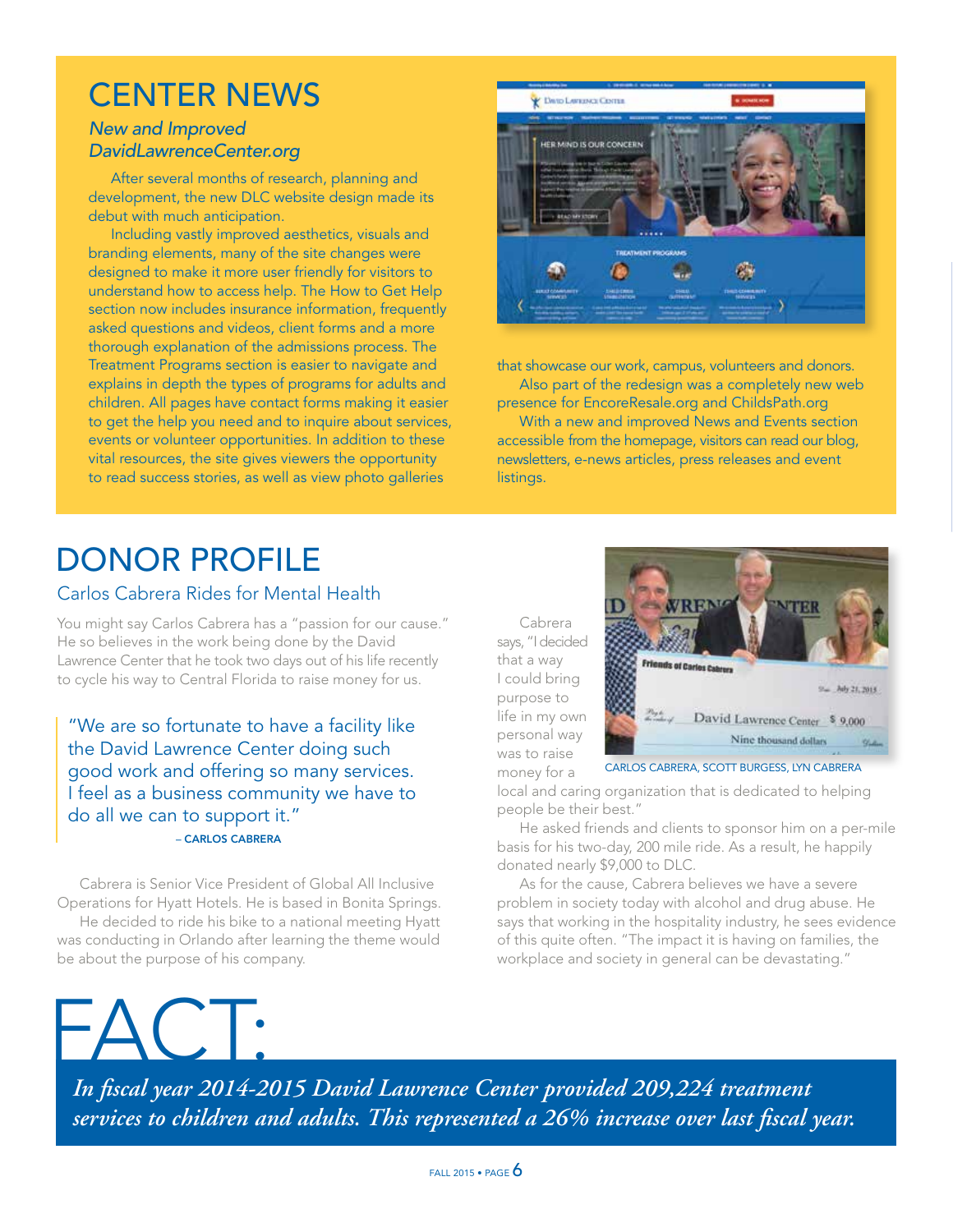# Planned *Giving*

### DESIGNATE YOUR ASSETS FOR HELPING OTHERS

MARY BETH CRAWFORD, ESQ.

PLANNED GIVING COMMITTEE CHAIR



*If you are looking for an easy way to support David Lawrence Center, but can't part with assets today, consider designating us as the beneficiary of your retirement plan assets or insurance policies. When you support us through a beneficiary designation, you can have peace of mind knowing that your plans can be altered at any time.*

*Consider the following options:*

### RETIREMENT PLAN ASSESTS

Retirement plan assets make a tax-wise gift to David Lawrence Center. If your children are the beneficiaries of your retirement plan assets, federal income taxes may erode up to 39.6 percent of the amount they receive from your plan. In contrast, as a nonprofit organization, we are tax-exempt and eligible to receive the full amount and bypass any federal taxes.

### LIFE INSURANCE

Life insurance is a low-cost way to provide a large gift to a charity of your choice. You can name us as primary or contingent beneficiary. If you name us as contingent beneficiary, we will only benefit if your primary beneficiary predeceases you.

### INSURANCE ANNUITIES

Insurance annuities carry an income tax burden, making your named beneficiary responsible for paying the income tax due on the growth of your annuity. The tax burden makes these assets a popular choice to leave to an organization like David Lawrence Center because we, as the recipient, can eliminate the tax bill on the portion we receive.



### HOW TO NAME US AS BENEFICIARY

To name us as beneficiary of these assets, contact your retirement plan administrator or insurance company for a change-of-beneficiary form. Decide what percentage you would like us to receive, and name us, along with the percentage you chose, on the beneficiary form. Then return the form to your plan administrator or insurance company. It is that simple!

### FOR MORE INFORMATION

*Consulting an estate planning attorney is a smart investment that can save you and your family money and heartache in the long run. Please seek legal advice before deciding who will get what in your estate plan. For more information about designating your assets to benefit the David Lawrence Center, contact the Foundation at 239-354-1434.* 

#### © The Stelter Company

The Stelter Company The information in this publication is not intended as legal advice. For legal advice, please consult an attorney. Figures cited in examples are for hypothetical purposes only and are subject to change. References to estate and income taxes include federal taxes only. State income/estate taxes or state law may impact your results.